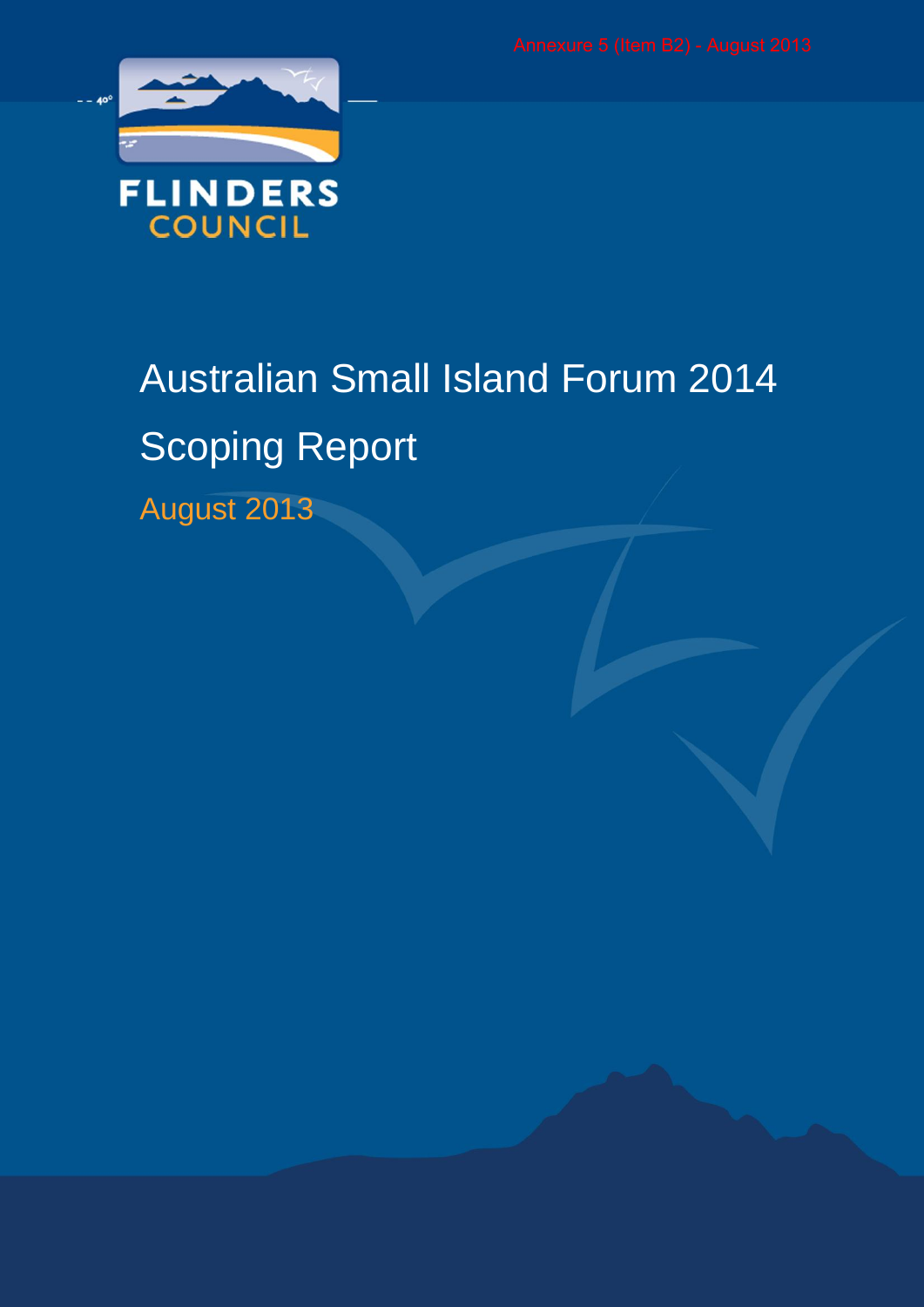

P (03) 6359 5001 F (03) 6359 2211

E office@flinders.tas.gov.au www.flinders.tas.gov.au

Annexure 5 (Item B2) - August 2013

# Australian Small Island Forum 2014

#### Scoping Report

#### **Background**

In April 2012, Lord Howe Island developed and hosted the first Australian Small Islands Forum (ASIF). It was successful in bringing together 80-90 representatives from twenty plus small islands to share information, experiences and knowledge and consider how to work in a more collective fashion.

Since this event a group was formed to keep the island connections going with the aim of getting government support for a Small Islands Group. An online platform for ongoing communication and information sharing and collective lobbying between the islands was also developed. The Lord Howe Island Board currently supports this group and the ASIF Website and Online Forum.

At the June 2013 Ordinary Council Meeting, Council agreed to explore the practicality and potential costs of hosting the next Australian Small Islands Forum (ASIF) on Flinders Island between May and October of 2014. Jo Clarke, Jana Harper and Vicki Warden were appointed to undertake this feasibility study. The planning and budgeting in this report has been based on 100 delegates attending the 2014 ASIF. Advice from Lauren Douglass, the 2012 ASIF Convener and Mike Pickford from ASN Event Management has been taken into consideration when preparing this report.

### Timing

The original proposal to Council was to hold the Forum in the quieter months, sometime between May and October 2014. After consideration of the island's weather patterns, tourist season, community events, national public and school holidays and Council commitments, two possible dates to hold the Forum are proposed for consideration:

#### 20 – 22 May 2014

Points to consider:

- Autumn is perceived as the best season to visit Tasmania with the most stable weather.
- Empirical evidence suggests that May is a busy time for Islanders which may impede availability of volunteers and strain catering businesses.
- Holding the event near the end of the financial year may decrease the amount of delegates due to workloads.
- Potential available sponsorship monies may already have been allocated to this financial year.

#### 29 – 31 July 2014

Points to consider:

- A date during the winter months would attract greater engagement with the locals and local support for the event
- May be able to attract greater sponsorship if the Forum is in the next financial year.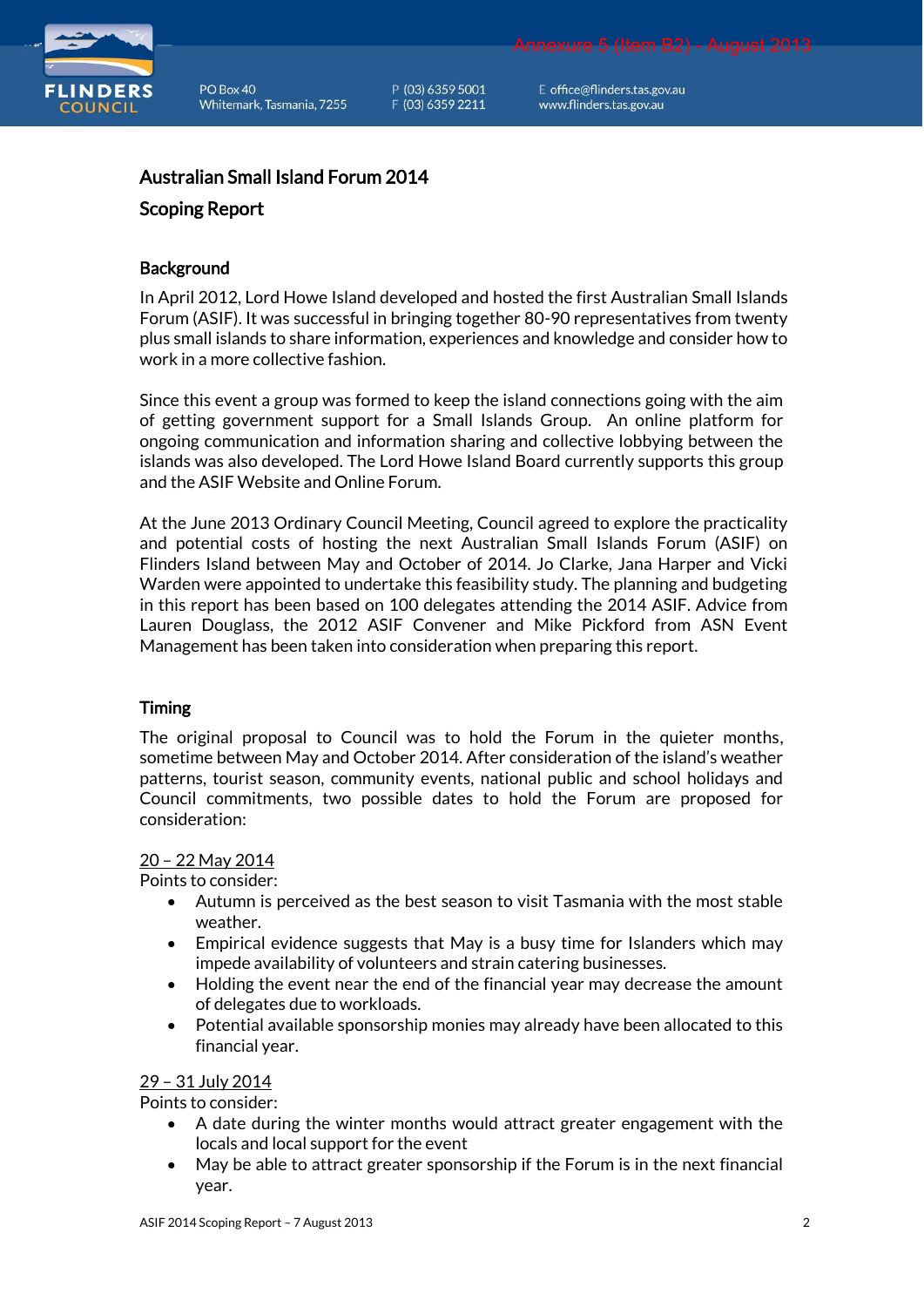

P (03) 6359 5001 F (03) 6359 2211

E office@flinders.tas.gov.au www.flinders.tas.gov.au

- The Island is at its most beautiful however weather can be unpredictable.
- Experience has shown that it can be difficult to convince people to go to events in Tasmania in winter and this may be an easy excuse for delegates not to attend.
- All small islands face the off-season challenge however it can be done. Examples in Tasmania are: Dark MOFO; Festival of Voices in Hobart; Junction Arts Festival in Launceston.

### Forum Program

The 2012 ASIF Coordinator recommended the four theme areas established by the 2012 ASIF be maintained:

- 1. Growing Sustainable Communities
- 2. Enterprise and livelihood tourism, economy and environment
- 3. Island Futures technology and services
- 4. Culture, Place, Identity and small islands

The 2012 ASIF program was a 5-day event whereby speakers presented on the morning of each day and the afternoons were devoted to workshops and/or field trips that the delegates could elect to attend. Social events were also planned for the evenings.

A 3-day event is presented for consideration rather than a 5-day event, commencing on the Tuesday and finishing on the Thursday. Additionally, field trips and events could be organised on either side of the Forum program for delegates who were able to stay for an extended period of time pre or post the Forum event. The local tourism branch could potentially take up the facilitation of the events on either side of the Forum. The budget presented includes an extra 2-days of bus hire as a separate line item with the view that if an organisation was to take up the organising of the events, Council could provide the costs associated for the additional tour days.

The reasons for proposing a 3-day program as an alternative to the 5-day format are:

- Flights to and from the Island on both the Launceston route and the Essendon route are available on both the Monday and Friday allowing greater access to the Island;
- The reliance of community volunteers for the Forum is recognised; a 3-day event provides for far less pressure on our already highly engaged and active community of volunteers;
- Being away from work for 3-days rather than 5 may be more of an incentive to participate;
- An event that falls before 'boat day' may present additional challenges;
- The costs to produce the Forum will be reduced for both the organisers and the delegates.

The proposed 2014 Program format will be one main keynote speaker of one-hour duration to be delivered each morning of the Forum. The keynotes will present across the main themes of the 2012 ASIF.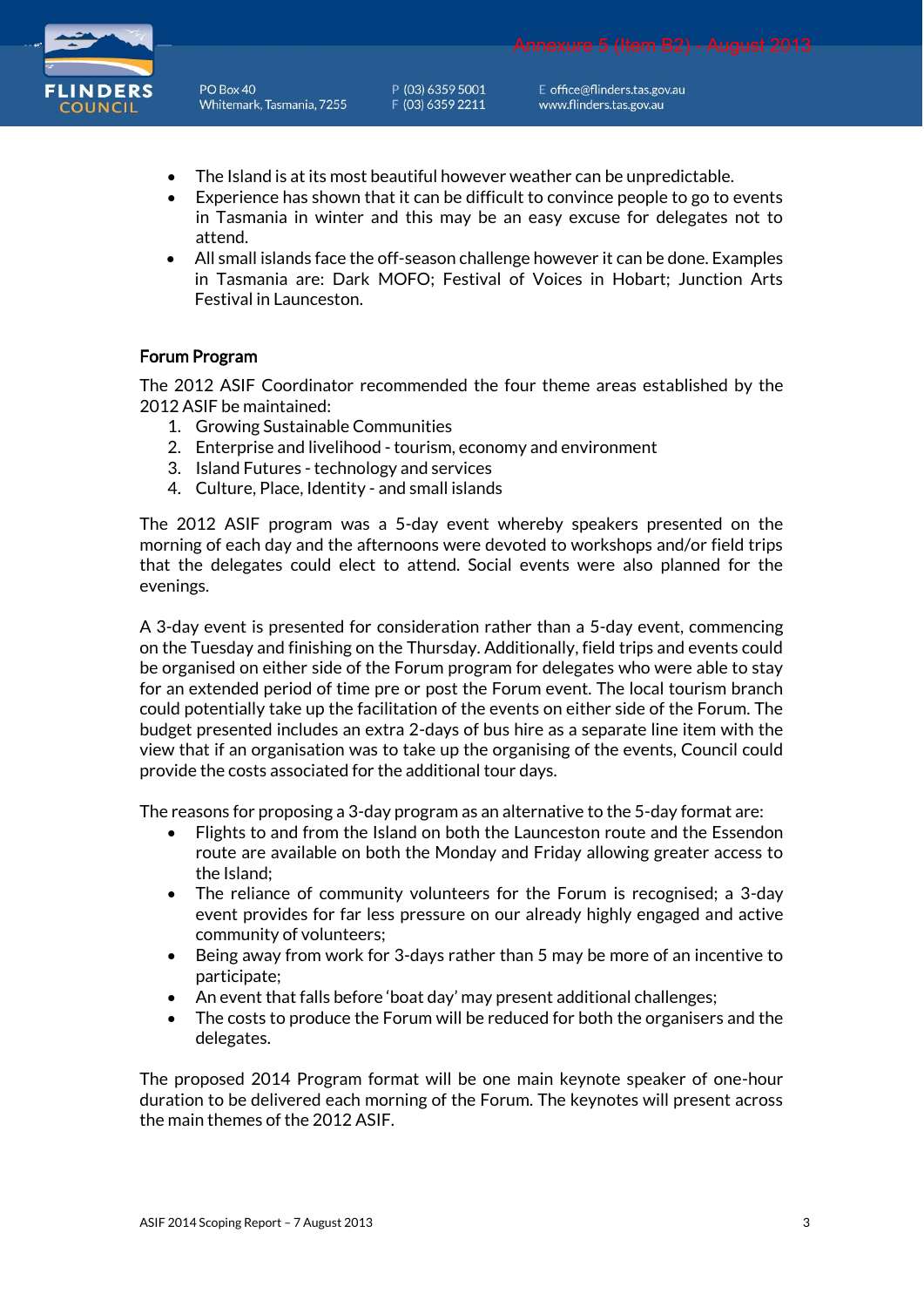

P (03) 6359 5001 F (03) 6359 2211

E office@flinders.tas.gov.au www.flinders.tas.gov.au

#### Suggested keynote presenters include:

Paul Gilding Writer, corporate advisor and advocate for a sustainable economy. Paul is widely recognised as a global authority on sustainability and business and is a Fellow at Cambridge University. He has served as CEO of a range of NGOs and companies including Greenpeace International and his book *The Great Disruption* has been widely acclaimed. His research focus is primarily on sustainability as a central economic issue.

Peter Kenyon is a social entrepreneur and community enthusiast. Over the last decade he has worked with over 1000 communities throughout Australia and overseas seeking to facilitate fresh and creative ways that stimulate community and economic renewal. He is motivated by the desire to create healthy, caring, inclusive, sustainable and enterprising communities.

Dr. Ernesto Sirolli is the Founder of the Sirolli Institute, an international nonprofit organisation that teaches community leaders how to establish and maintain Enterprise Facilitation projects in their community and is a noted authority in the field of sustainable economic development.

David Green is the founder of Ecoisland and the man behind the goal of energy selfsufficiency for the Isle of Wight. One of his goals is to create duplicate models of the Isle of Wight's island sustainability.

The presentations to follow the Keynote speakers will be short, 15-minute presentations (similar to the Ted-x events: [http://tedxtalks.ted.com\)](http://tedxtalks.ted.com/) across all Forum themes. Flinders Island potential presentation topics include:

- Flinders Island's vision for innovation
- Integration of aboriginal and non-aboriginal communities FIAAI
- Renewable energy
- Farming challenges and innovation productivity group
- Flinders Island Trail
- Transition Program
- Conversion of tourists to residents
- Niche agricultural businesses
- Healthy Island Project/Actively Ageing Program

The 2014 ASIF Program will omit afternoon 'workshops' to allow for a greater number of Island presentations and opportunities for networking. A Pecha Kucha event is proposed for the first day of the Forum which involves each presenter showing 20 visual slides at 20 seconds intervals with a total presentation time of 6 minutes and 40 seconds. Themes will be either – 'What we are doing well and want to share' or 'This is an issue for us that we want to fix'. The purpose of the event will be to generate an understanding of what Islands are doing well and to identify common issues so that delegates will be able to identify key connections early in the Forum.

Tours will be offered on the second and third days. Tours options may include:

- Micro-tour of our Micro-Producers: wine, honey, ocean omegas, garlic, olives;
- Farm tours and Story of the Landscape: shelter belt history. Why we did what we have done; and
- Island History Tour: Museum/Wybalenna.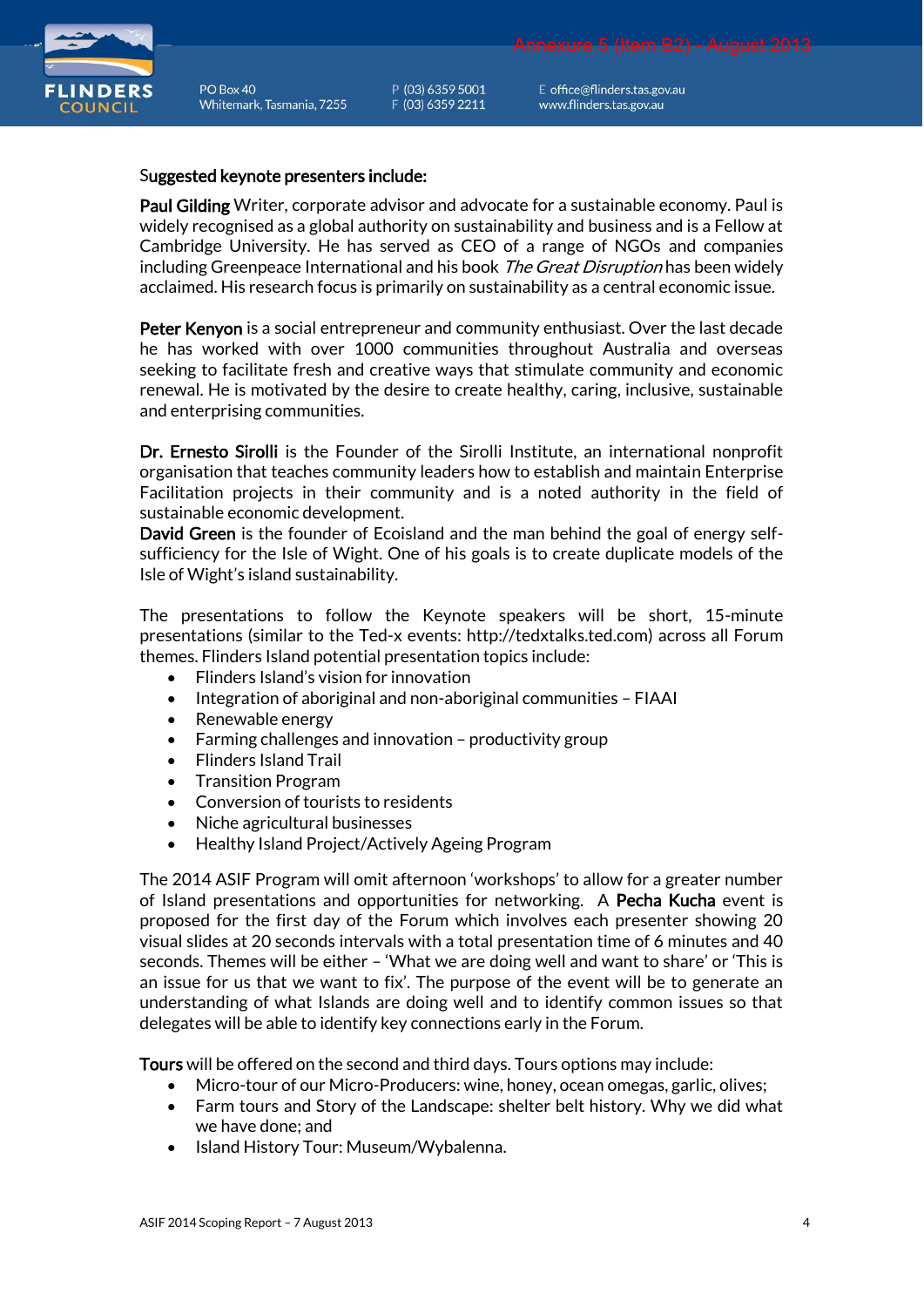

P (03) 6359 5001 F (03) 6359 2211

E office@flinders.tas.gov.au www.flinders.tas.gov.au

### A proposed draft Conference Program:

|                                | <b>TUESDAY</b>                                                                          | <b>WEDNESDAY</b>                                                                        | <b>THURSDAY</b>                                                                         |
|--------------------------------|-----------------------------------------------------------------------------------------|-----------------------------------------------------------------------------------------|-----------------------------------------------------------------------------------------|
| 9am start                      | <b>Opening Conference</b><br>address and welcome.                                       | Morning words by MC                                                                     | Morning words by MC                                                                     |
|                                | Local person to give a<br>short introduction of<br>themselves and<br>introduce keynote. | Local person to give a<br>short introduction of<br>themselves and<br>introduce keynote. | Local person to give a<br>short introduction of<br>themselves and<br>introduce keynote. |
| 9:30am                         | Key note presentation                                                                   | Key note presentation                                                                   | Key note presentation                                                                   |
| 10:30am                        | <b>Morning Tea</b>                                                                      | <b>Morning Tea</b>                                                                      | <b>Morning Tea</b>                                                                      |
| $11:15$ am -<br>12:15pm        | <b>Delegate Presentations:</b><br>4 per hour (4<br>presentations)                       | Delegate Presentations:<br>4 per hour (4<br>presentations)                              | Delegate Presentations:<br>4 per hour (4<br>presentations)                              |
| 12:15pm -<br>12:25pm           | Moving Moment: 10<br>minute stretch<br>facilitated by local<br>person                   | Moving Moment: 10<br>minute stretch<br>facilitated by local<br>person                   | Moving Moment: 10<br>minute stretch<br>facilitated by local<br>person                   |
| 12:25pm -<br>1:00pm            | Delegate Presentations:<br>2 presentations                                              | Delegate Presentations:<br>2 presentations                                              | Delegate Presentations:<br>2 presentations                                              |
| 1:00pm -<br>2:00pm             | Lunch                                                                                   | Lunch                                                                                   | Lunch                                                                                   |
| Afternoon<br>2:00pm-<br>4:30pm | Pecha Kucha                                                                             | <b>Tour Choice</b>                                                                      | <b>Tour Choice</b>                                                                      |
| 4:30pm-<br>5:30pm              | <b>Networking Drinks</b>                                                                | <b>Networking Drinks</b>                                                                |                                                                                         |
| 6:00pm                         | <b>Dinner: Furneaux</b><br>Tavern, Golf Club and<br><b>Interstate Hotel</b>             | <b>Dinner: Furneaux</b><br>Tavern, Golf Club and<br>Interstate Hotel                    | <b>Conference Dinner</b><br>7:00pm                                                      |

ASN Event Management has proposed the idea of offering the Forum as a hybrid conference; streamlining selected presentations live over the internet to remote delegates who have registered at a reduced rate. This can easily be achieved and has the potential to greatly increase the number of delegates to the Forum, increasing revenue to help offset costs. However a virtual registration option may also discourage potential delegates from attending in person.

Events and organised tours around the Island offered to delegate's pre and post the Forum event could include:

- Scenic Flights around the Islands;
- Royden Island crossing to learn about the box-thorn weed eradication project;
- Fishing and/or diving tours;
- Golf/Lawn Bowls;
- Walking tours Time-Lines/Mountains, Parks/Heart Foundation Walks Castle Rock, Dock-Killiecrankie, Pillingers Peak;
- Quad-bike tours;
- Market at Showgrounds;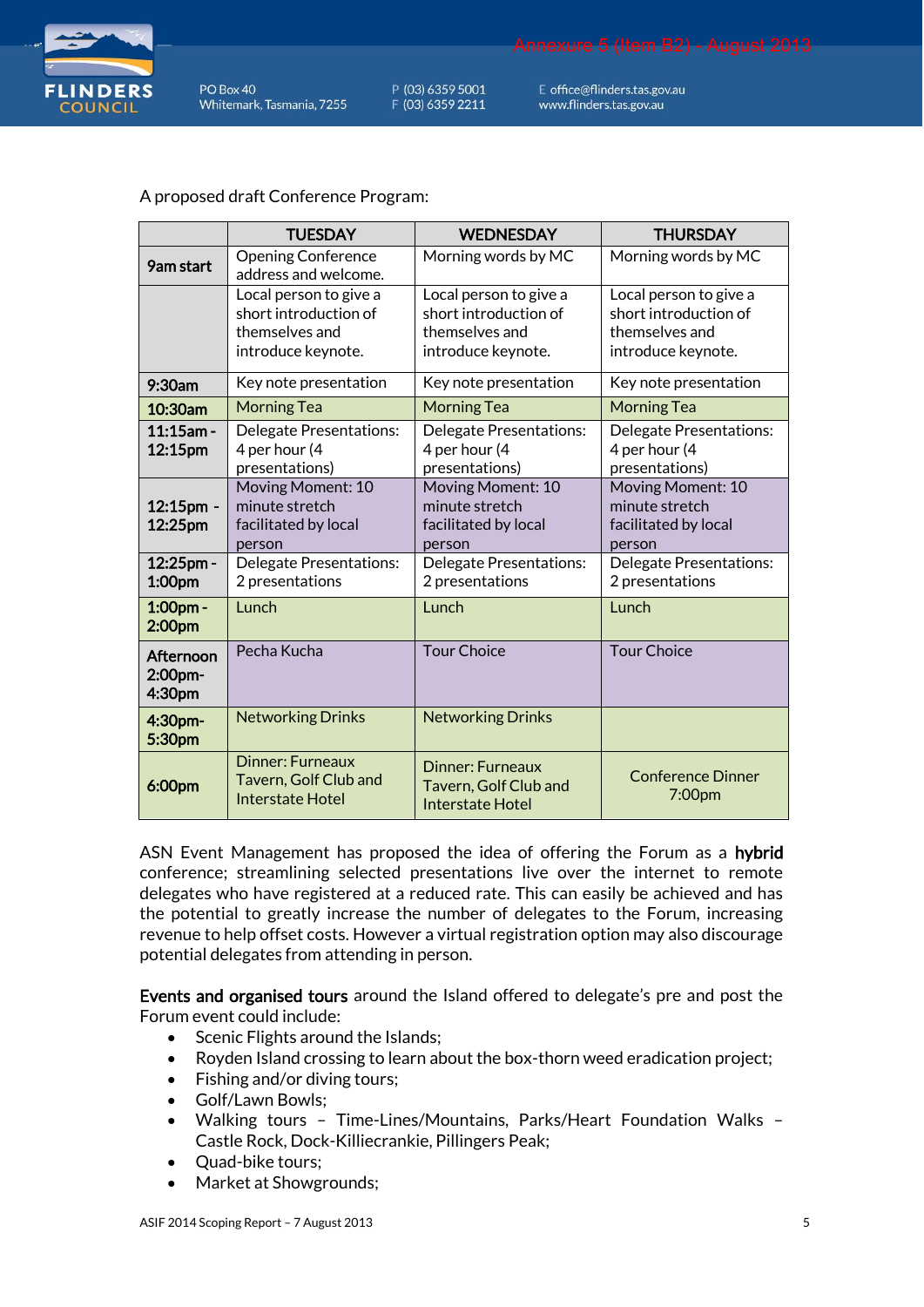

P (03) 6359 5001 F (03) 6359 2211

E office@flinders.tas.gov.au www.flinders.tas.gov.au

Annexure 5 (Item B2) - August 2013

- Gourmet BBQ at Trousers Point;
- Film night Happiness Project, Flinders Flicks, Historic footage;
- Arts Workshops at Mountain Seas Artist-in-residency.

#### Venue

The Forum Program would be presented in the Flinders Arts and Entertainment Centre (FAEC), which can accommodate 100+ people assembly style in the main auditorium. The FAEC auditorium is fully equipped to host a Forum with sound system, lighting, microphones, lectern, data projector and projection screen. However to enable daytime viewing of data projections the side windows need to be fitted with curtains.

#### **Catering**

Morning Teas, made available by the two CWA branches on Flinders Island working in cooperation, would be provided in the Rose Garden and FAEC Foyer.

Lunch would be provided in the Rose Garden, FAEC Foyer and also within a marquee set-up in Bakery Park to encourage delegates to move beyond the main Forum venue. Providing 3 areas for delegates to have lunch will also provide the space required to accommodate all delegates.

It is proposed that the Bakery and Freckles provide catering for the Forum Lunches.

Networking drinks are proposed to be held on the first two early evenings to allow for the fostering of connections between delegates. Finger food will be available by local caterers. It is envisaged that sponsors for each networking drinks will be sought.

The first and second evening dinners are proposed to be shared between the Furneaux Tavern, Golf Club in-house catering and the Interstate Hotel. Dinner tickets will be issued to ensure neither venue will be over capacity achieving an equitable split.

The Conference Dinner is proposed to be held at the FAEC by a local caterer.

#### Community Engagement

Community engagement recognises that good ideas are generated through a variety of interconnecting processes. Community engagement:

- Fosters better relations with a two-way mutually beneficial relationship;
- Brings people together to work towards and achieve shared goals; and
- Creates a positive environment that encourages positive, productive and supportive partnerships.

A number of ideas have been generated from the feasibility study group on ways in which community organisations could participate and engage in the Forum Program of events. That said, it was deemed inappropriate to assume the level of involvement and include the ideas in this report prior to consultation. If Councillors approve holding the Forum, the community engagement process will commence thereafter. It is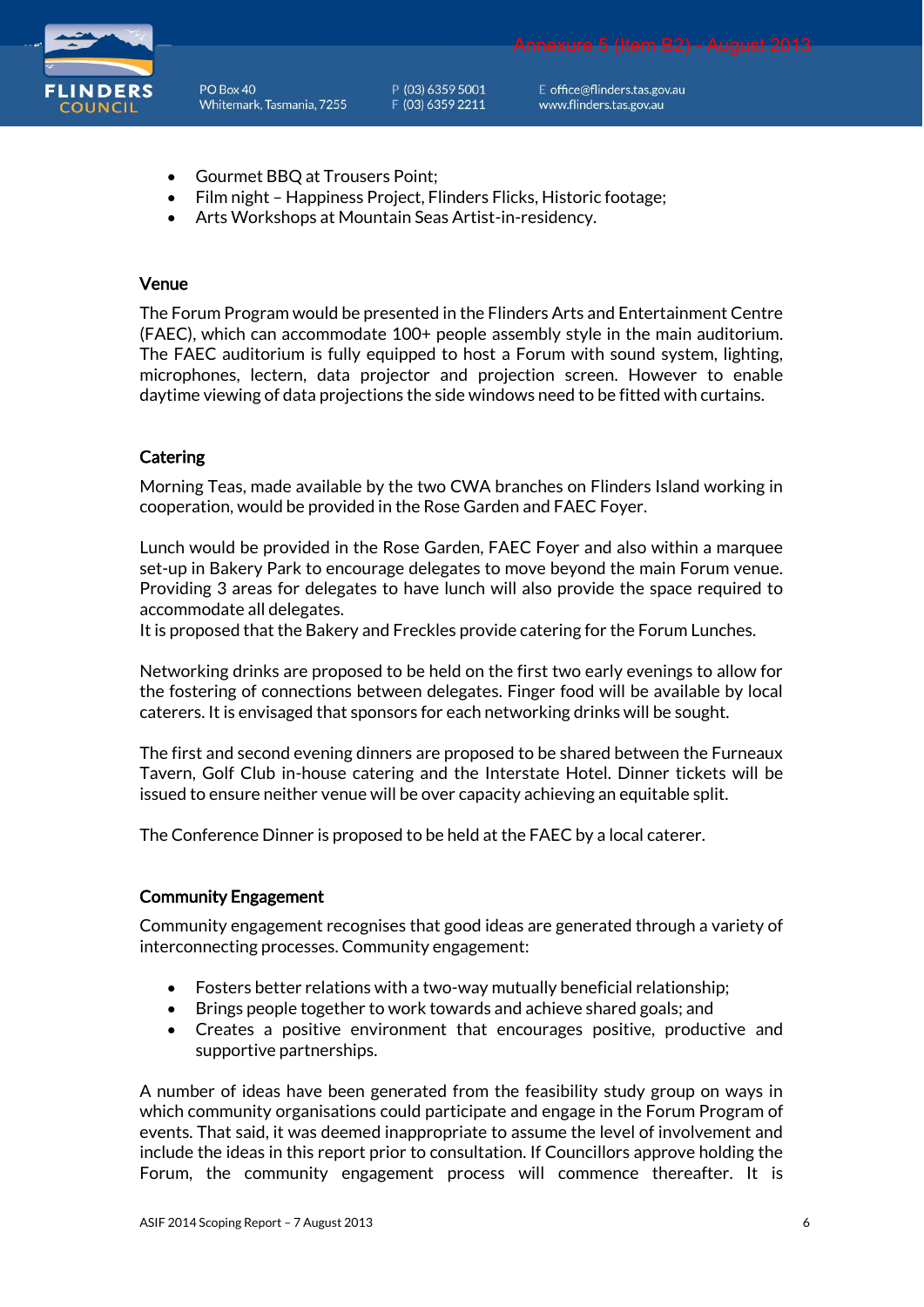

P (03) 6359 5001 F (03) 6359 2211

E office@flinders.tas.gov.au www.flinders.tas.gov.au

recommended that community members be encouraged to attend the whole Forum by offering reduced registration fees.

Below is a list highlighting potential organisations that could be approached for engagement and participation within the Forum:

- Local Government Association of Tasmania
- University of Tasmania
- Regional Development Australia/Tasmania
- Northern Tasmania Development
- Tasmania Medicare Local
- Australian Centre for Excellence in Local Government
- Flinders Island Aboriginal Association Incorporated
- Cape Barren Island Aboriginal Association
- Flinders Island Tourism Association
- Flinders Island District High School
- Furneaux Museum
- Tasmania Regional Arts Flinders branch
- Country Women's Association: Flinders Island branches
- Lions Club Flinders Island branch
- Furneaux Field & Game Club
- Flinders Island Cub & Scout Group
- Fitness on Flinders
- Local Businesses
- Church Groups

#### Transport to the Island

Transport to the Island is by plane from Victoria or mainland Tasmania or by boat from Bridport, mainland Tasmania. It is expected that the speakers and the majority of delegates would require flights from Melbourne.

Sharp Airlines, being the only RPT operating to and from the island, has planes flying to and from Essendon Monday, Wednesday, Friday and Sunday and to and from Launceston seven days a week. It is expected that Sharp would be able to put on additional planes if required however at the time of writing this had not been confirmed with Malcolm Sharp.

Various charter companies have multiple planes available that seat from 4 – 12 passengers. Charter operators will pick up from Essendon, Moorabbin and Tooradin in Victoria and from Lilydale, Bridport and Launceston in Tasmania.

Furneaux Freight can carry 12 - 20 passengers (depending on the boat) between Bridport and Lady Barron. They sail every Monday but it is possible to negotiate for a Saturday or Sunday sail, so long as they have enough cargo to fill the boat.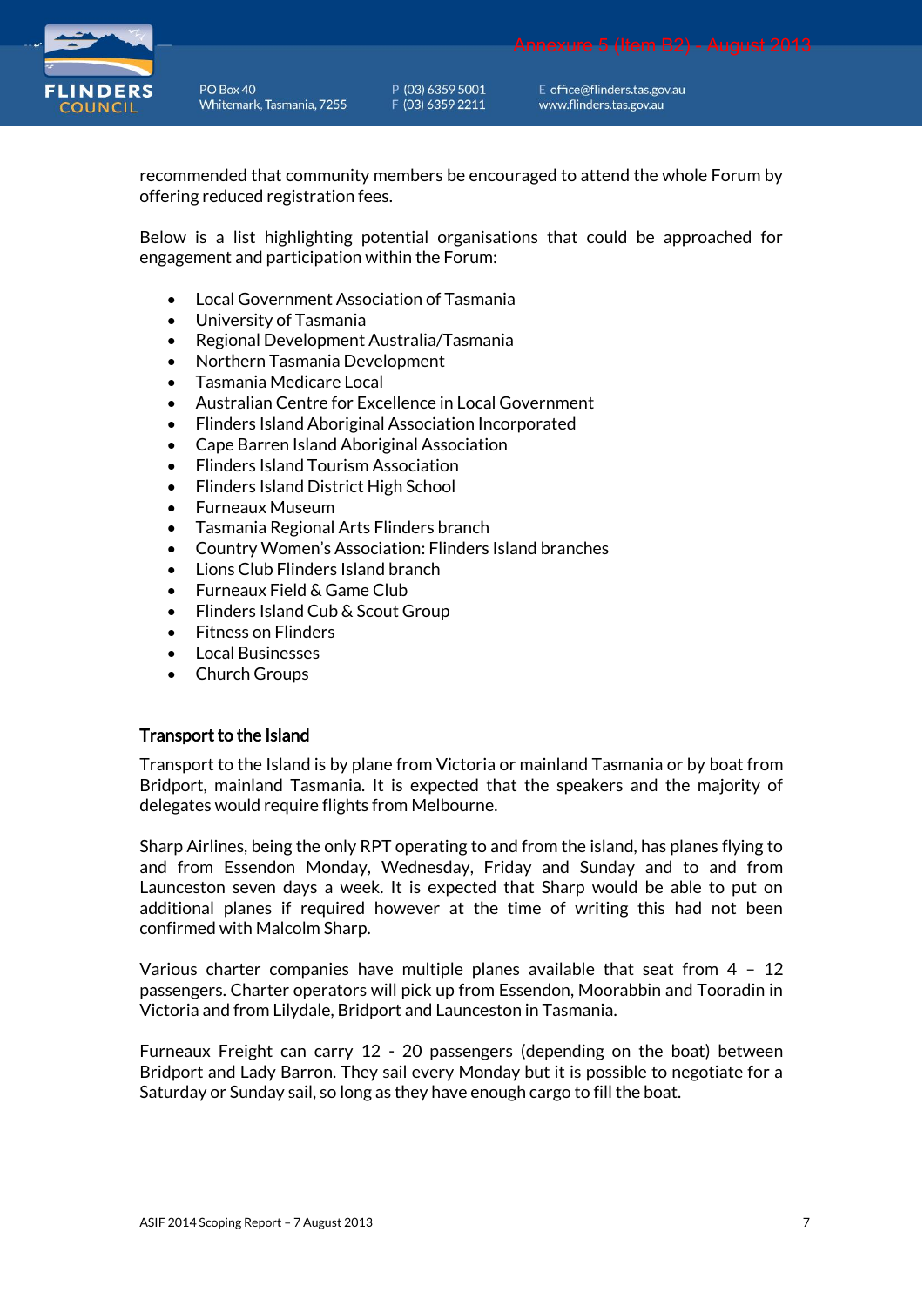

P (03) 6359 5001 F (03) 6359 2211

E office@flinders.tas.gov.au www.flinders.tas.gov.au

#### Accommodation

There is adequate rental accommodation across the island to accommodate 100+ delegates. To reduce the need for intra-island travel, delegates will be encouraged to stay at nominated accommodation houses along the route from Bluff Road to Lady Barron. Buses will run the Bluff Road – Lady Barron route in the morning and evening to pick up and drop off delegates.

| <b>Nominated Accommodation</b>          | Location                  | <b>Bed Configuration</b>               |
|-----------------------------------------|---------------------------|----------------------------------------|
| Flinders Island Cabin Park & Car        | <b>Bluff Road</b>         | 2 bedroom - 1 double, 4 bunks          |
|                                         |                           | 2 bedroom - 2 doubles                  |
|                                         |                           | 5 x 1 bedroom cabins - 1 doubles       |
| Laurina Lodge                           | <b>Bluff Road</b>         | 4 bedrooms - 3 doubles, 1 double of 2  |
|                                         |                           | twin                                   |
| <b>Baileys Lane</b>                     | <b>Baileys Lane</b>       | 3 bedrooms - 3 doubles                 |
| <b>Elvstan Cottage 1</b>                | <b>Whitemark</b>          | 2 bedrooms - 1 double, 1 twin          |
| <b>Elvstan Cottage 2</b>                | <b>Whitemark</b>          | 2 bedrooms - 1 double, 1 single        |
| Interstate Hotel - hotel rooms +        | <b>Whitemark</b>          | 5 rooms - 1 double, 1 single           |
| house                                   |                           | 5 rooms - 1 double                     |
|                                         |                           | 2 rooms - 2 singles                    |
|                                         |                           | House:                                 |
|                                         |                           | 3 bedrooms - 1 double                  |
|                                         |                           | 2 bedrooms - 1 single                  |
| <b>Leafmoor in Whitemark</b>            | <b>Whitemark</b>          | 3 bedrooms - 2 double, 1 twin          |
|                                         |                           |                                        |
| <b>Whitemark Holiday House</b>          | <b>Whitemark</b>          | 3 bedrooms - 2 double, 1 single        |
| <b>Green Valley Homestead</b>           | <b>Butterfactory Road</b> | 3 bedrooms - 2 doubles, 1 twin         |
| <b>Furneaux Tavern</b>                  | <b>Lady Barron</b>        | 10 rooms - 1 double, $1$ single        |
|                                         |                           | 2 rooms - 1 double, 2 singles          |
|                                         |                           | 1 room - 5 singles                     |
| <b>Lady Barron Cottage</b>              | <b>Lady Barron</b>        | 3 bedrooms - 1 double, 1x 4 bunks. 1   |
|                                         |                           | twin                                   |
| Lady Barron Seas Views<br>Accommodation | <b>Lady Barron</b>        | 2 bedrooms - 1 double, 1 twin          |
| Lady Barron Holiday Home                | <b>Lady Barron</b>        | 3 bedrooms - 1 double, 2 twins         |
| Leafmoor by the Sea                     | <b>Lady Barron</b>        | 3 bedroom - 1 double, 2 twin, 1 single |
| <b>Nunamina</b>                         | <b>Lady Barron</b>        | 2 bedrooms - 1 double, 2 singles       |
| Yaringa (Unit 1)                        | <b>Lady Barron</b>        | 2 bedroom - 2 doubles, 1 x 4 bunks     |
| Yaringa (Unit 2)                        | <b>Lady Barron</b>        | 2 bedroom - 2 doubles, 1 x 4 bunks     |

Delegates are welcome to stay outside these areas but must be prepared to hire a car.

Delegates will be directed to book transport to and from the island and accommodation through a nominated travel agent. One registered travel agent currently exists on the island with another expecting to be operational by May 2014.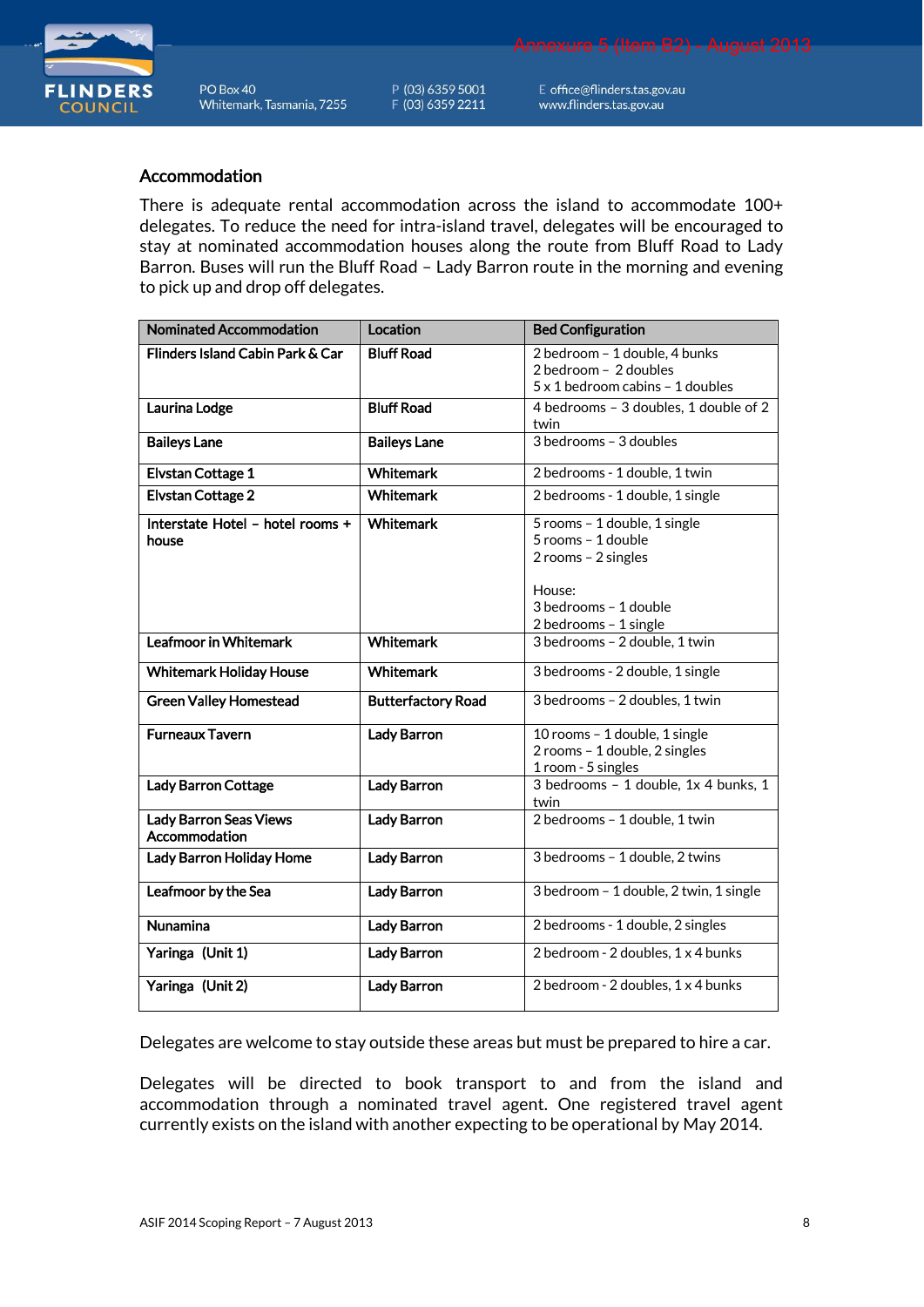

P (03) 6359 5001 F (03) 6359 2211

E office@flinders.tas.gov.au www.flinders.tas.gov.au

An alternative accommodation option is for Islanders to open up their homes to billet delegates. Billeting can be a rewarding experience for both parties and is a viable way to accommodate delegates.

Host families would be required to:

- Meet delegates on arrival;
- Provide breakfasts and snacks; and
- Depending on the location of the host house, (off the Bluff Road-Lady Barron bus route), the host will be required to transport delegates to and from the Forum and social events.

#### Intra-Island Transport

One of the biggest challenges with the Forum will be how to transport delegates to and from the venue and events. By focusing Forum activities and events primarily in and around Whitemark, the need for intra-island transport will be reduced.

A total of 5 buses with 65 passenger seats will be available for general use at the time of the Forum:

- 14 passengers Flinders Island Cabin Park
- 8 & 24 passengers Flinders Island Experience Tours
- 7 & 12 passengers Flinders Island Car Rentals

This should be adequate to transport delegates to and from accommodation along the Bluff Road-Lady Barron bus route. Tours offered as part of the Forum program will be designed around bus availability. Between 9am and 2.30 pm, 3 school buses with room for 66 passengers will also be available for use if required.

To supplement the buses, it is expected that Islanders involved in/attending the Forum will offer lifts to delegates as and when appropriate.

Delegates choosing to stay in accommodation outside of the Bluff Road – Lady Barron bus route will need to hire a car to transport themselves to and from the Forum venue and events.

There are currently 28 hire cars on the island:

- 15 Flinders Island Car Rentals
- 10 Flinders Island Cabin Park
- 1 Flinders Island Experience Tours Bus
- 1 Palana Retreat (available with accommodation)
- 1 Sawyer's Bay Shacks (available with accommodation)

# Communication Plan

A Communication Plan will be developed to promote and advertise the Forum. The 2012 ASIF brand was created specifically for the Forum at Lord Howe and is not appropriate for reuse. A new ASIF brand will be developed that can be used on all the 2014 ASIF collateral and for future ASIFs. This branding will be included on all electronic invitations and registration forms, the Forum Program and Forum signage.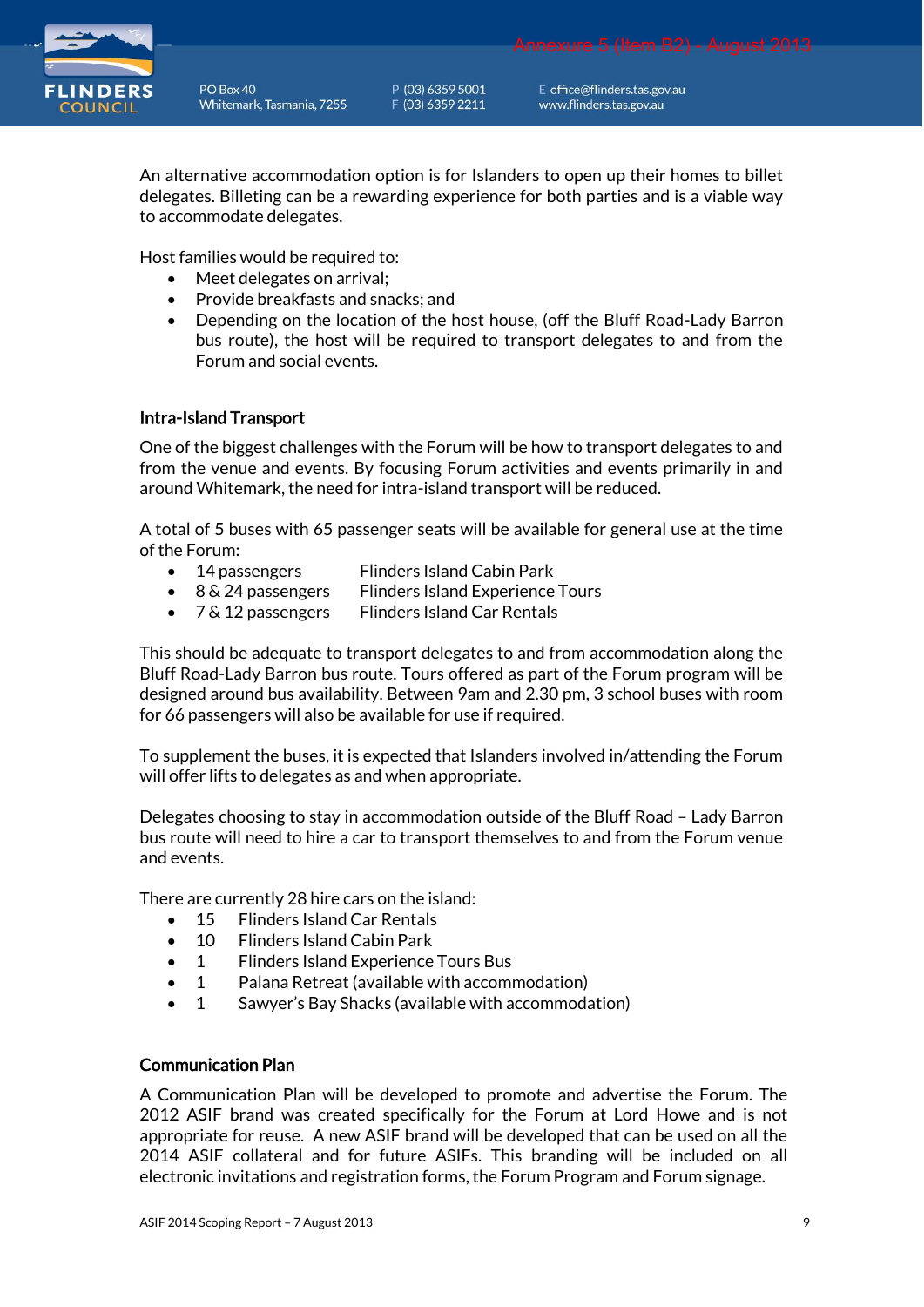

P (03) 6359 5001 F (03) 6359 2211

E office@flinders.tas.gov.au www.flinders.tas.gov.au

A Forum website with online registration will be developed to promote the Forum as well as process online registrations.

Media releases will be regularly prepared and distributed as well as updates in Island News to keep the community informed and involved.

# ASIF Community Website

As a result of the 2012 ASIF, two websites were developed by the Lord Howe Tourism Officer - one for the Forum and another as an online discussion group. The Lord Howe Tourism Officer continues to manage these sites. <http://www.asiforum.org.au/home> [http://www.asiflordhoweisland.com.au](http://www.asiflordhoweisland.com.au/) 

An opportunity exists for Council to build on this by developing a Small Island Community through a collective communication platform. It is proposed that Council develops a new website for the ASIF Community which can be launched at the Forum. The Community Website will host updates from all ASIF members and registered delegates. Visitors to the site will be able to access video presentations of the keynote speakers at the Forum as well as images from the Forum. It will also be a place for creating a member profile, sharing news, events, funding opportunities and relevant Australian Small Island publications and information. The ASIF Community Website will include search functionality and social media that can be linked to drive engagement and member discussions.

If Council decides to proceed with the convening of the 2014 ASIF, it is proposed that Flinders Council staff will lead discussions with the other member islands of ASIF to garner support for the Community Website. An annual membership fee for ASIF islands will be proposed that will contribute to the website construction and the ongoing management of the site.

### Organisation & Management

A combination of paid staff, consultants and volunteers will be required to organise and manage the Forum.

Staff/Consultants:

- Convener/s to work approximately 70 days between September 2013 and May/July 2014. The Convener/s would also be responsible for coordinating volunteers and billeting.
- A Sound Technician will be required for approximately 40 hours to set up the venue and for daily troubleshooting.
- Communications Consultant will be required to assist with the initial quantitative research, brand development, advertising, promotion, overseeing the web video and photography, development and management of the ASIF community online activities.
- ASN Event Management will be engaged to develop, host and manage a Forum website; process online registrations; obtain sponsorship and advise the Forum Planning Committee.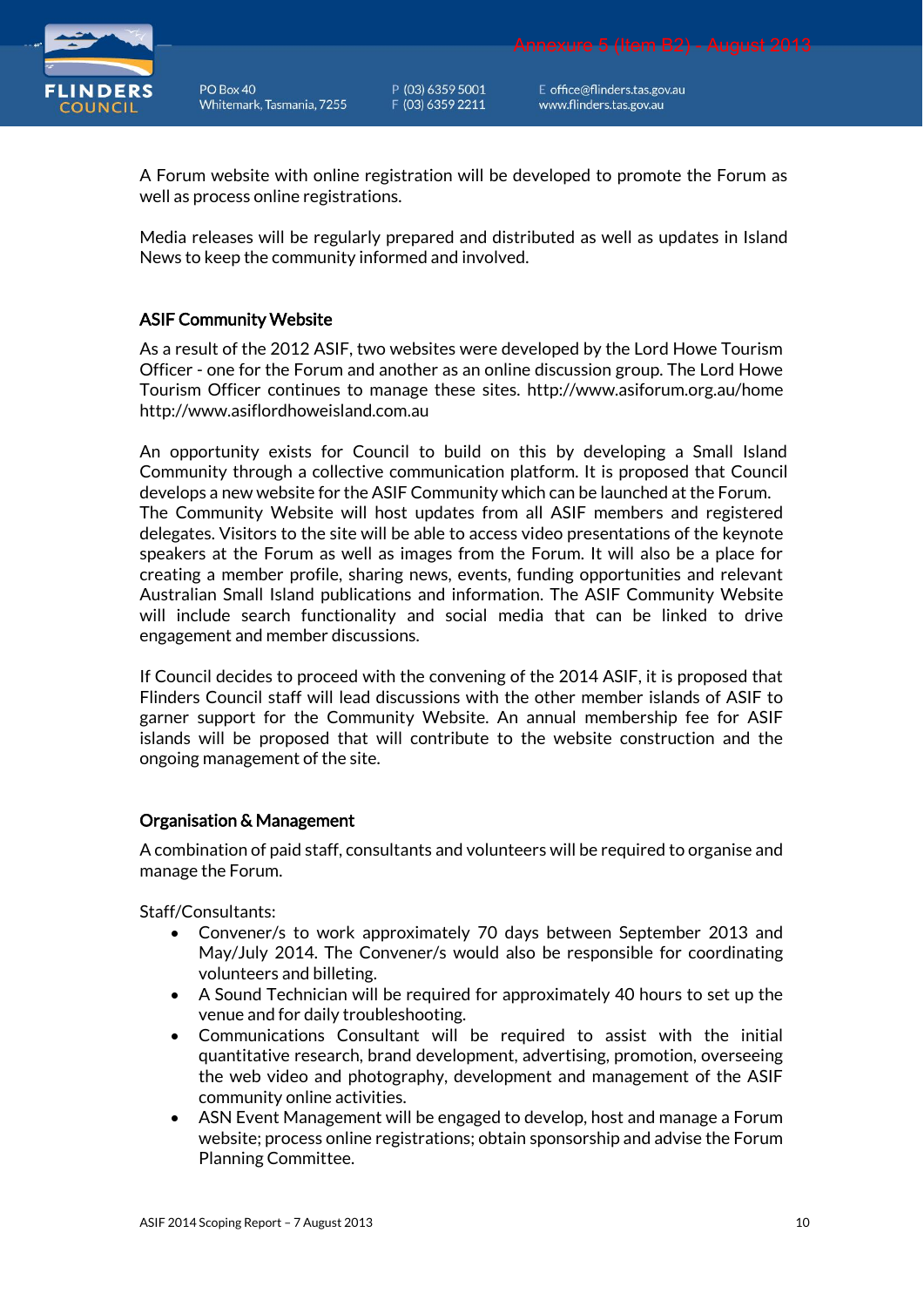

P (03) 6359 5001 F (03) 6359 2211

E office@flinders.tas.gov.au www.flinders.tas.gov.au

A Forum Planning Committee will be established by the Convener/s comprising representatives from various stakeholders including the Flinders Island Tourism Association, Regional Arts, Lions Club, Flinders Island Aboriginal Association Inc., Sports Club, CWA and local businesses. This planning committee will develop the Forum program, social events and organise the Forum.

Community Volunteers will be crucial to the success of the Forum and will be required in a number of capacities. A key volunteer team will be necessary to act as Forum Ambassadors and perform supportive rolls each day of the Forum, including:

- Set up venue and clean up after event
- Meet and greet delegates
- Provide lifts for delegates to and from venues if required
- Drive buses
- Serving and cleaning up at social events

Additional Volunteers will also be required to perform specific tasks such as:

- Participation in the Forum Planning Committee
- Billet Hosts
- Entertainment at social events
- Introduce speakers at the Forum

Although volunteers donate their time freely, their contribution is worthy of some reward. The key volunteer team (approximately 20) could be provided with a printed Tshirt to wear, which would help delegates identify them as Forum Ambassadors. A 'wrap up' party for all volunteers and staff involved in the Forum would be an ideal way to celebrate the successful completion of the event and thank all those who donated their time and energy. Volunteer rewards have been noted as expenditure in the budget.

### Sponsorship

Sponsorship will be required to offset the costs to Council of presenting the Forum and to keep delegate registration fees to a minimum. Quantitative research about potential delegates and their islands will be required in order to attract potential sponsors. This information will be gathered via a survey of the 2012 ASIF delegates which will be undertaken immediately after Council approves holding the Forum.

The Forum Planning Committee will seek sponsorship support from local businesses and businesses associated with the Island to assist with the costs of:

- Key note speakers' airfares
- Key note speakers' accommodation
- Forum catering
- Bus hire
- Speaker gifts

ASN Event Management will seek sponsorship from companies whose customer base fits the profile of potential delegates. These may include:

- Telstra
- Renewable energy suppliers
- Sustainability suppliers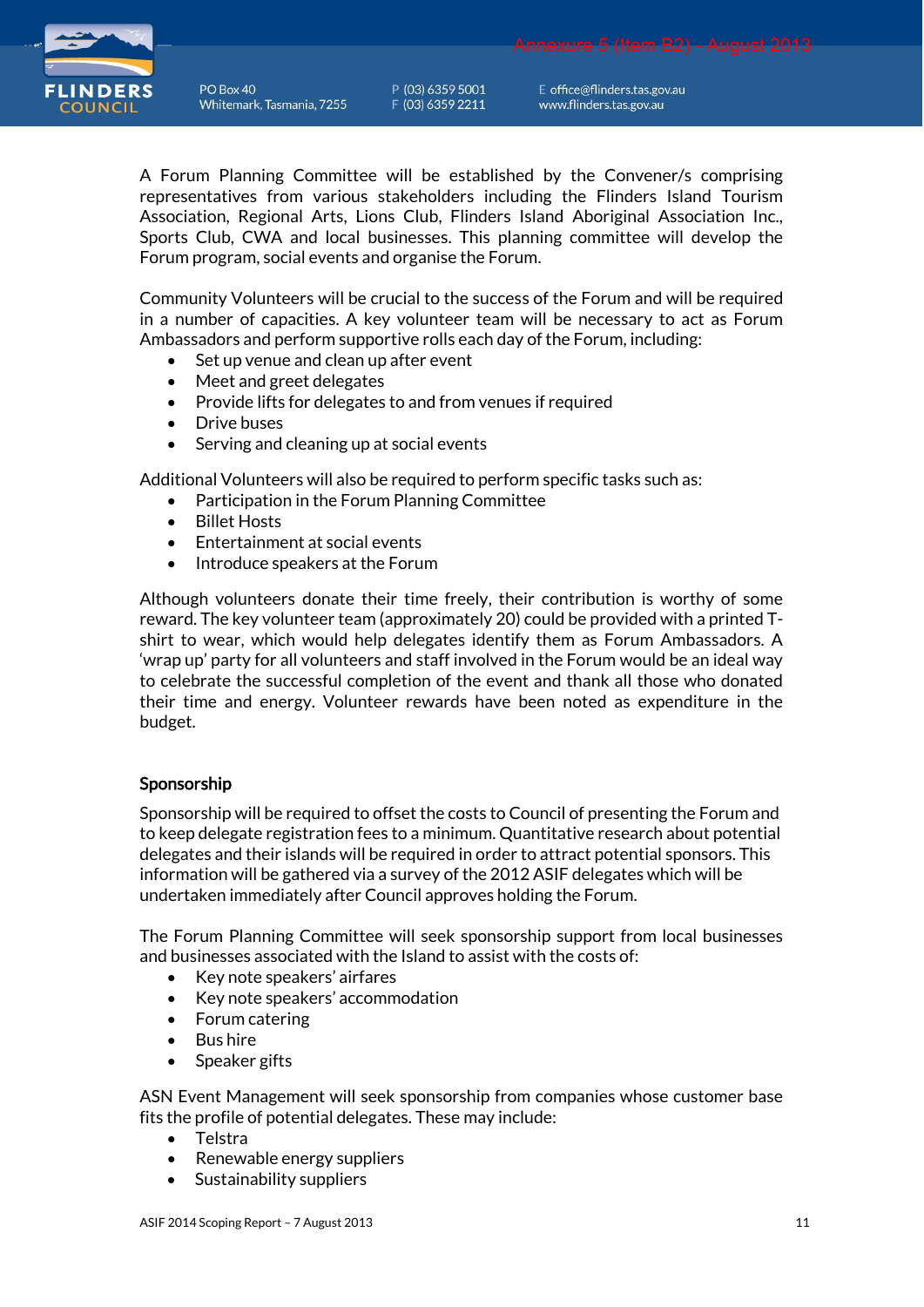P (03) 6359 5001 F (03) 6359 2211

E office@flinders.tas.gov.au www.flinders.tas.gov.au

#### Budget

A proposed budget has been prepared for the Forum with the intention of minimising costs to council and to delegates. Some of the expenditure and income items will be variable which will impact the actual budget. The item most in question is the income from virtual registration. If a hybrid approach to the Forum is embraced, income generated could vary greatly up or down, which will impact on Council's contribution. If a hybrid approach to the Forum is not embraced, Council's contribution will increase accordingly.

The proposed budget follows:

|                                                                                                     | <b>NUMBER</b>               | <b>UNIT</b><br><b>COST</b> | <b>BUDGET</b> | <b>COMMENTS</b>                                                      |
|-----------------------------------------------------------------------------------------------------|-----------------------------|----------------------------|---------------|----------------------------------------------------------------------|
| <b>EXPENDITURE</b>                                                                                  |                             |                            |               |                                                                      |
| <b>VENUE</b>                                                                                        |                             |                            |               |                                                                      |
| Hire                                                                                                | 0                           | \$0                        | \$0           | provided by council                                                  |
| Misc Charges, Cleaning, Security                                                                    | 0                           | \$0                        | \$0           | provided by council                                                  |
| PRINTING/PUBLICATIONS                                                                               |                             |                            |               |                                                                      |
| <b>Brand Development</b>                                                                            |                             |                            | \$2,800       | out-source                                                           |
| Templates for invitation to previous<br>delegates; date claimer;<br>registration brochure & program | 1                           |                            | \$990         | electronic                                                           |
| Design of Delegate List                                                                             | 0                           | \$0                        | \$0           | hardcopy produced in-house                                           |
| Printing of Program                                                                                 | 150                         |                            | \$600         | out-sourced                                                          |
| Stationary (Envelopes etc.)                                                                         |                             | \$25                       |               | provided by council                                                  |
| Photocopying                                                                                        | 2000                        | \$0.16                     | \$0           | provided by council                                                  |
| Podium Sign                                                                                         | 1                           | <i>\$100</i>               | \$100         | out-source                                                           |
| MARKETING & ADVERTISING                                                                             |                             |                            |               |                                                                      |
| Postage                                                                                             | <i>100</i>                  | \$1                        | \$0           | provided by council                                                  |
| PR & Media releases pre & post<br>Forum                                                             |                             |                            | \$1,000       | electronic                                                           |
| Photography                                                                                         |                             |                            | \$900         |                                                                      |
| Video                                                                                               |                             |                            | \$2,625       | editing & uploading to website                                       |
| <b>EQUIPMENT HIRE</b>                                                                               |                             |                            |               |                                                                      |
| sound, lights and data projection                                                                   | 0                           | \$0                        |               | provided by council                                                  |
| marque                                                                                              | $\mathcal{Z}_{\mathcal{C}}$ | <i>\$100</i>               | \$200         | from show society                                                    |
| catering equipment etc.                                                                             |                             |                            | \$500         |                                                                      |
| <b>TRANSFERS</b>                                                                                    |                             |                            |               |                                                                      |
| transfers to and from airport for<br>delegates                                                      | 100                         | \$25                       | \$2,500       | based on average return rate for<br>airport shuttle                  |
| Bus Hire + 1 driver                                                                                 | 3                           | \$940 per<br>day           | \$2,820       | Bus hire for 3 days for Forum                                        |
| Bus Hire + 1 driver                                                                                 | $\overline{2}$              | \$940 per<br>day           | \$1,880       | 2 day bus hire for additional<br>activities either side of the Forum |
| Fuel for buses                                                                                      |                             |                            | \$1,000       | estimate                                                             |
| <b>SPEAKERS (Travel &amp;</b><br>Accommodation)                                                     |                             |                            |               |                                                                      |
| Key Note Speaker Flights                                                                            | 3                           |                            | \$6,000       | includes 1 international speaker                                     |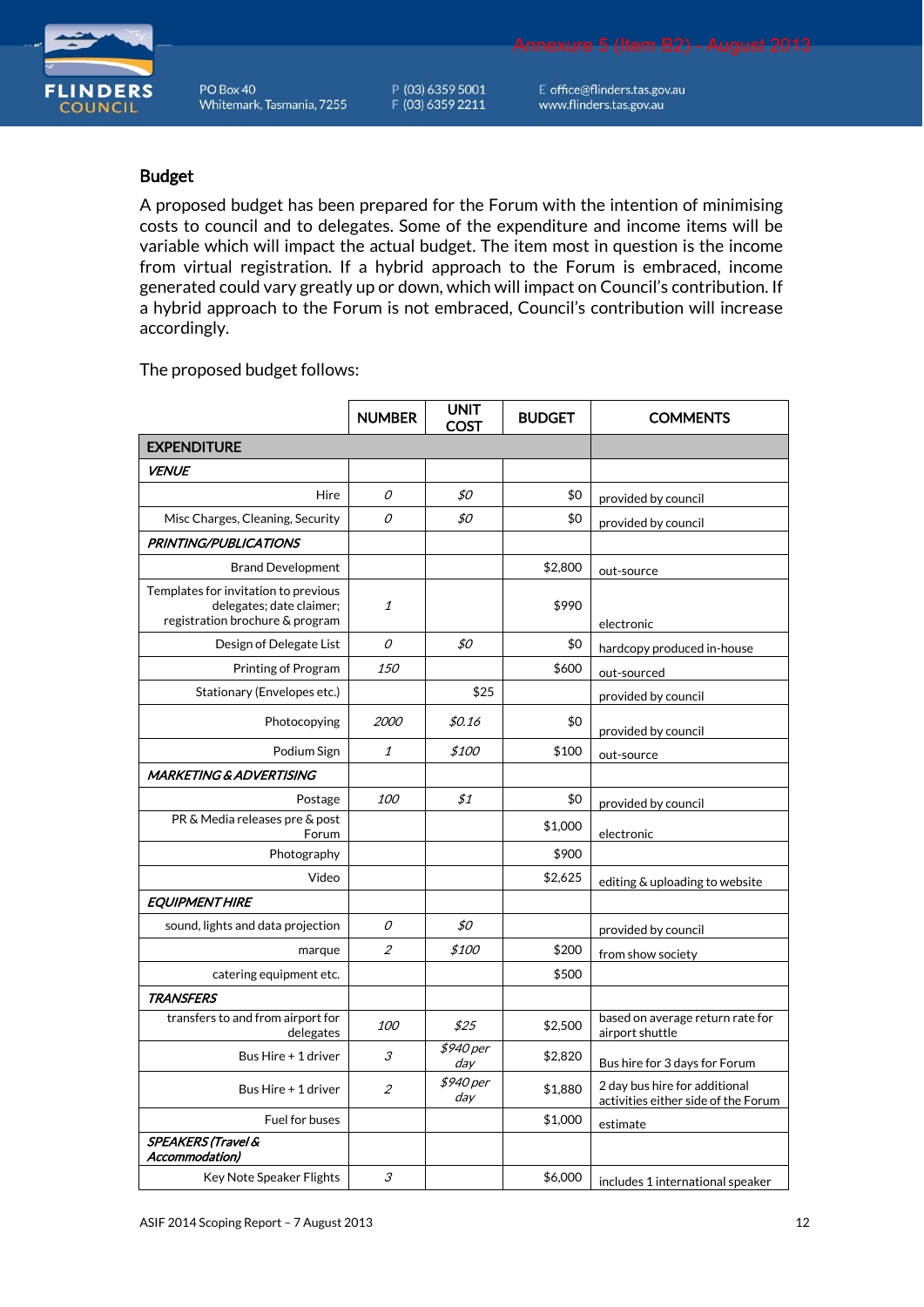

P (03) 6359 5001<br>F (03) 6359 2211

E office@flinders.tas.gov.au<br>www.flinders.tas.gov.au

| Key Note Speaker Accommodation                                       | 3                                  | \$450            | \$1,800  | separate accommodation for 4<br>nights @ \$150 per night   |
|----------------------------------------------------------------------|------------------------------------|------------------|----------|------------------------------------------------------------|
| Key Note Speaker car hire                                            | 3                                  | \$280            | \$840    | \$70 per day per car for 4 days                            |
| Taxis                                                                |                                    |                  | \$300    |                                                            |
| <b>Complimentary Conference</b><br>Registration                      | $\mathcal{S}_{\mathcal{S}}$        | \$450            | \$1,350  |                                                            |
| <b>CONFERENCE MANAGEMENT</b>                                         |                                    |                  |          |                                                            |
| Convener/s                                                           | 70 days                            | \$375 per<br>day | \$26,250 | council staff member/s, \$50 per<br>hour includes on costs |
| <b>Communications Consultant</b>                                     |                                    |                  | \$3,200  | contractor                                                 |
| Sound Technician                                                     | 40 hrs                             | \$37 per hr      | \$1,480  | council staff member, hourly rate<br>includes on costs     |
| Safety & Risk Officer                                                | 8 hrs                              | \$36 per hr      | \$0      | provided by council                                        |
| <b>Administrative Support</b>                                        | 30 hrs                             | \$0              | \$0      | provided by council                                        |
| Wrap Up Party                                                        | 50                                 | \$15             | \$750    |                                                            |
| T-shirts for volunteers & committee<br>members                       | 25                                 | \$20             | \$500    | Made by Maria - 1 colour only                              |
| Mobile Phone and Laptop                                              |                                    | \$2,400          |          | provided by council                                        |
| <b>Conference Calls</b>                                              | $\overline{4}$                     |                  | \$0      | provided by council                                        |
| <b>Complimentary Conference</b><br><b>Registration for Committee</b> | 7                                  | \$450            | \$3,150  | 1 survey incentive + 6 committee                           |
| <b>ASN EVENT MANAGEMENT</b>                                          |                                    |                  |          |                                                            |
| Forum Website - hosting &<br>management                              |                                    |                  | \$1,000  |                                                            |
| <b>Registration Management</b>                                       | <i>100</i>                         | \$65             | \$6,500  | \$65 per full registration                                 |
| Sponsorship Commission                                               | \$20,000                           | 20%              | \$4,000  |                                                            |
| Event Management Software                                            |                                    |                  | \$0      | no cost                                                    |
| Forum App                                                            |                                    |                  | \$0      | no cost                                                    |
| Finance/Banking Costs                                                |                                    |                  | \$800    |                                                            |
| <b>FOOD &amp; BEVERAGES</b>                                          |                                    |                  |          |                                                            |
| <b>Morning Teas</b>                                                  | 3                                  | \$500            | \$1,500  | \$5 per person for 100 people,<br>provided by CWA          |
| Lunches                                                              | 3                                  | \$1,000          | \$3,000  | \$10 per person per day for 100<br>people                  |
| Networking Drinks 1 & 2                                              | $\overline{2}$                     | \$1,500          | \$3,000  | \$15 per person for 100 people                             |
| Dinner 1 & 2                                                         | $\mathcal{Z}_{\mathcal{C}}$        | \$4,000          | \$8,000  | \$40 per person for 100 people<br>(inc 1 drink)            |
| <b>Conference Dinner</b>                                             | <i>100</i>                         | \$80             | \$8,000  | including drinks on arrival                                |
| Entertainment                                                        |                                    | \$0              | \$0      | provided by volunteers                                     |
| <b>MISCELLANEOUS</b>                                                 |                                    |                  |          |                                                            |
| Conference Bags & contents                                           | <i>100</i>                         | \$10             | \$1,000  |                                                            |
| Name Tags / Lanyards                                                 | 125                                | \$2              | \$250    |                                                            |
| Speaker Gifts                                                        | $\mathcal{S}% _{CS}^{(n)}(\theta)$ | \$60             | \$180    | hamper of local produce                                    |

#### TOTAL EXPENDITURE

\$100,765